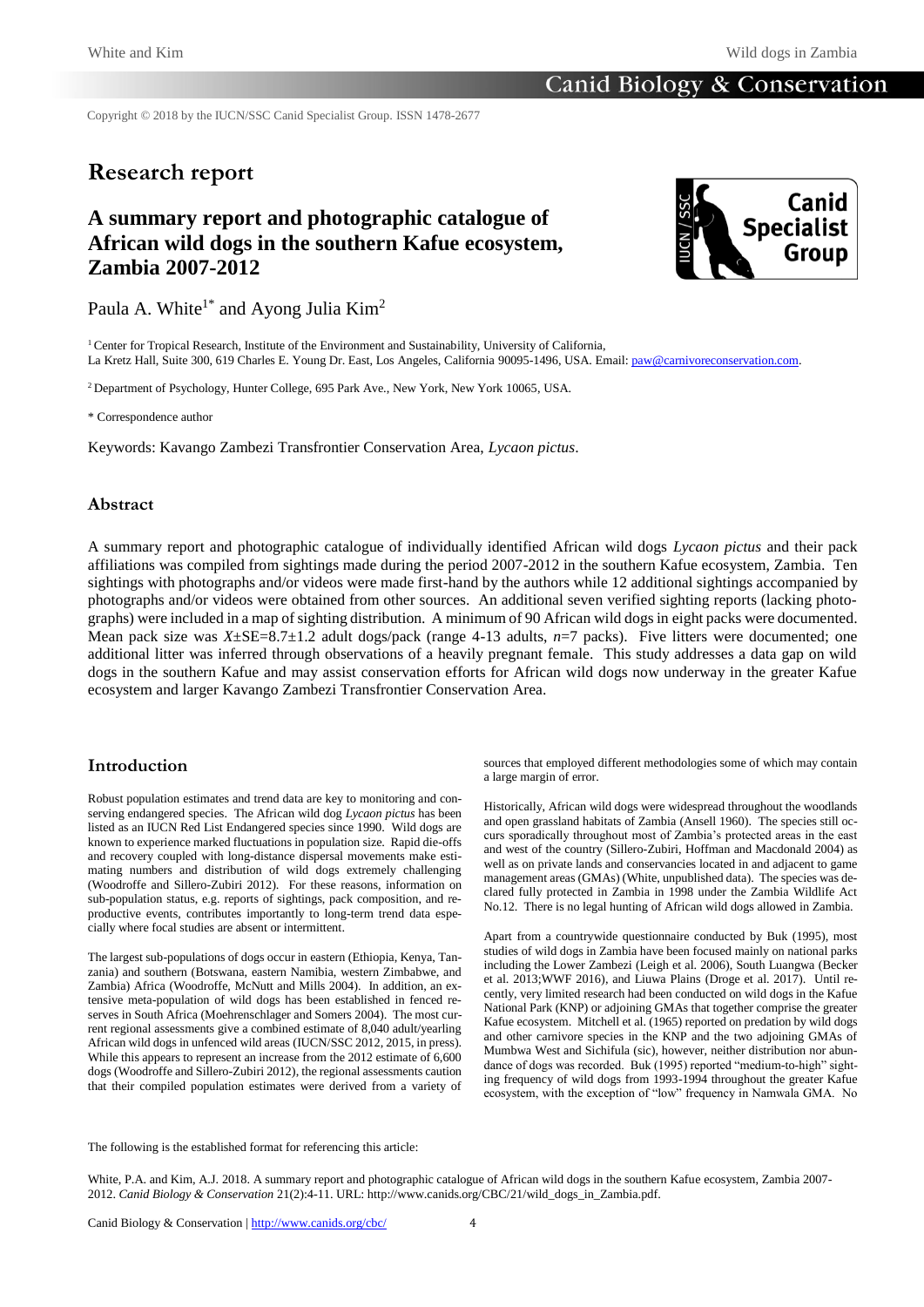data were available from Bbilili GMA. In summarizing the status of African wild dogs in Zambia, Woodroffe et al. (1997) cited Buk (1995), but used their own terminology in reporting sightings of wild dogs in southern KNP (SKNP) as "frequent", and in describing the sighting frequency as "rare" in Mumbwa and Namwala GMAs and as "common" in Mulobezi and Sichifulo GMAs. A two-year study (2003-2004) restricted to the northern KNP (NKNP) reported 9-10 wild dog packs in the NKNP (Carlson, Carlson and Bercovitch 2004), although through interviews and a single sighting in 2004, Carlson et al. (2004) estimated an additional six packs in SKNP. A subsequent status review of carnivores in the Zambezi Basin used Carlson et al.'s (2004) estimate for the Kafue (Purchase, Mateke and Purchase 2007), while noting data gaps for dogs in many parts of Zambia. We are unaware of any ground-based surveys conducted prior to ours on wild dogs throughout the SKNP and adjoining GMAs that together comprise the southern Kafue ecosystem.

The IUCN's 2012 population estimate for the NKNP and SKNP combined was 300 African wild dogs (Woodroffe and Sillero-Zubiri 2012). However, the IUCN's 2015 Regional Conservation Strategy estimated the population of wild dogs in the greater Kafue ecosystem (including GMAs) as 110 adults/yearlings in 11 packs (IUCN/SSC 2015). The latter estimate appears to be based solely on Carlson et al. (2004) and, therefore, may not accurately depict the population of wild dogs inhabiting the greater Kafue ecosystem. Alternatively, it may indicate a decline in the number of Kafue's wild dogs since 2012. The time period of our study (2007-2012) allows for a more accurate reconstruction of population trends of wild dogs in Kafue by filling a data gap between previous (Buk 1995; Woodroffe et al. 1997) and more recent assessments (IUCN/SSC 2015).

The goals of this study were to summarize all available sighting data from the southern Kafue and compile images of wild dogs into a photographic catalogue for the region. African wild dogs have a mottled black, tan and white coat. Each pattern is unique, and allows for individual identification as well as confirmation of re-sightings of individual dogs over temporal and spatial scales (Skinner and Smithers 1990). By making available photographic records along with data on pack size, locations, sex, and presence of pups, this work also serves as a reference for future monitoring efforts. In particular, individually identified dogs provide continuity regarding pack or sub-population persistence and may aid in documenting long-distance dispersal. African wild dogs can live up to ten or 11 years in the wild (Creel and Creel 2002; Woodroffe, McNutt, and Mills 2004), therefore, at least some dogs documented here are expected to still be alive. Dogs that may have since died can still be photographically matched to other data sources to reconstruct pack histories including dispersal events.

We encountered wild dogs opportunistically and obtained additional sighting data from hunting operators and photographic tour guides each year. Because the road network in southern Kafue is sparse and tourism rates are low (Siamudaala, Nyirenda and Saiwana 2009), detection rates of dogs were probably low. Thus, our results should be viewed as minimum counts. Nevertheless, by compiling empirical information on wild dog packs in the southern Kafue ecosystem, this project supports the mandate of Zambia's National Conservation Plan for the African Wild Dog to gather data on the population status and map distribution of the species in Zambia (Chansa, Zyambo and Kampamba 2005; ZAWA 2009). Further, this work feeds in to a growing number of conservation initiatives on wild dogs including the IUCN's (2012, 2015) calls for survey information (Woodroffe and Sillero-Zubiri 2012; IUCN/SSC 2015). Finally, the greater Kafue ecosystem comprises around 13% of the nearly 520,000km<sup>2</sup> Kavango Zambezi Transfrontier Conservation Area (KAZA TFCA) which was officially formed in March 2012. Thus, our study contributes to national, regional and international conservation strategies (ZAWA 2009; Secretariat 2014; IUCN/SSC 2015) for African wild dogs across a vast landscape in southcentral Africa.

## **Methods**

## *Study area*

The greater Kafue ecosystem, which consists of NKNP and SKNP and the adjoining GMAs, comprises a contiguous protected area of approximately 66,500km<sup>2</sup> in western Zambia. A tarmac road (M9) that bisects the KNP (approximate latitude 43°58'S) unofficially distinguishes the northern from the southern portions of the ecosystem. South of the M9, one unpaved road through the GMAs east of the park sees daily vehicular traffic as far as Itezhi

Tezhi town. Beyond Itezhi Tezhi, there exists a very limited network of roads (Figure 1) which receive light traffic consisting of locals traveling to distant villages and tourists visiting SKNP. This study took place in the SKNP and the adjoining GMAs of Mumbwa, Namwala, Nkala Bilili, Bbilili, Sichifulo, Bilibili, Mulobezi and Mufunta that combined constitute the southern Kafue ecosystem, an area of approximately 34,500km<sup>2</sup> in size (Siamudaala, Nyirenda and Saiwana 2009)(Figure 1). During the study period, six safari operators had hunting camps in the GMAs. Two photo-tourism camps were operating in the SKNP with three more in the GMAs.



Figure 1. Sighting distribution of African wild dogs in the southern Kafue ecosystem 2007-2012. Due to scale, markers show approximate locations. GPS coordinates given in Appendix I.

The KNP habitat consists mainly of open grasslands with *Brachystegia-Julbernardia* woodlands in the north and *Colophospermum mopane* in the south (Mitchell, Shenton and Uys 1965). The NKNP generally experiences higher amounts of rainfall than the SKNP resulting in taller grasslands and grassy dambos that concentrate game in the NKNP. In contrast, the SKNP has a larger woodland mosaic and a more patchy distribution of grasslands and game. The two main water sources in the SKNP are the Kafue River and Lake Itezhi-Tezhi. The climate is tropical or sub-tropical, with one dry season (June to mid-November) and one rainy season (late November to end May) each year. Other large carnivores in the ecosystem that may compete with the African wild dog include lion *Panthera leo*, leopard *P. pardus*, spotted hyaena *Crocuta crocuta* and cheetah *Acinonyx jubatus*.

## **Data collection**

### *Sightings and records*

Direct encounters of wild dogs were made opportunistically by one of the authors (PAW) while conducting research on lions from 2007-2012. Lion research each year involved driving all roads throughout the SKNP, as well as seasonal hunting tracks that crisscross the GMAs, searching for lions and sign and conducting audio playbacks to attract lions. Most driving occurred from pre-dawn to one hour after dusk. Playbacks at times attracted wild dogs.

Audio playbacks consisted of pre-recorded vocalizations of prey in distress (buffalo calf or wild pig) transmitted from a rechargeable mp3 player (iPod Nano, 16GB, Apple, Inc. Cupertino, CA, USA) connected by speaker jack to a battery-powered handheld megaphone (Model 1200, ThunderPower Megaphones, Rancho Dominguez, CA, USA). Through field-testing, playbacks were determined to be audible (to humans) up to a minimum distance of 1.5km from the sound source depending on the wind.

Additional photographs, video footage and sighting records were obtained by visiting safari and photographic camps in the region and interviewing personnel who had been tested using guide books as to their ability to distinguish African wild dogs from all other species. Because lion research and most camps operated seasonally, most photographs were taken between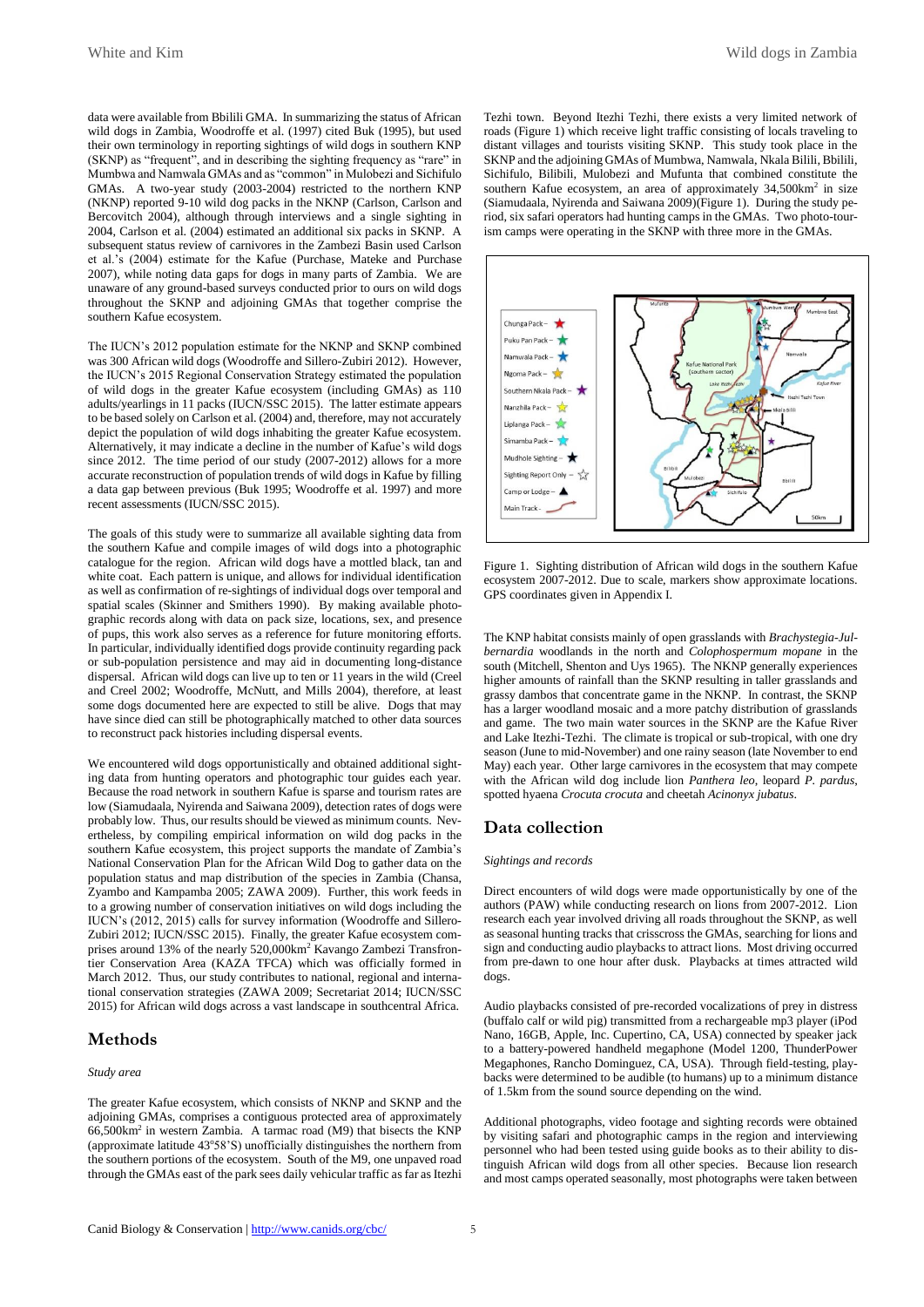May-December and do not necessarily represent seasonality in occurrence of wild dogs in the region. Similarly, most photographs were taken during daylight hours which reflected the timing of lion surveys and camp operations rather than the activity patterns of wild dogs. Sighting locations were recorded as GPS coordinates (latitude and longitude) and identified as falling within the SKNP or a specific GMA (Appendix I).

#### *Image capture*

For direct encounters, photographic images and/or video footage were captured using a Nikon 35mm D3300 digital camera with Nikkor AF70-300mm f/4.5-6.3 lens (Nikon USA Inc., Melville, New York, USA) and/or Canon HD-CMOS Vixia HG21 digital camcorder with 4.8-57.6mm 12x optical zoom lens (Canon USA Inc., Melville, New York, USA). Other photographs were received as stills or digital images and video footage (Appendix I). Photographs were viewed using Apple Preview Version 8.1 (Apple, Inc., Cupertino, CA, USA). Still photographs from video footage were captured using iMovie '11 software Version 9.0.4 (Apple, Inc., Cupertino, CA, USA).

#### *Identification of packs and individual African wild dogs*

For each sighting, photographs and/or video footage were analysed to count the total number of dogs present. Because some dogs may have gone undetected in the photographic or video records, total counts represent minimum numbers. Colour patterns were used to assign each dog a unique identification (ID) code (Maddock and Mills 1994) using left and/or right sides depending on the available images. Where photographs captured side or front views that could not be matched to existing IDs or confirmed as unique dogs, the additional views were included in the catalogue as "unidentified dogs". Thus, "unidentified dogs" may represent different views of dogs with existing ID codes. Alternatively, they may represent additional dogs to the minimum total count.

Most photo-documented encounters provided some usable images, however in one sighting the dogs were caked in mud and positive IDs could not be made. Photographic quality varied, and in a few instances low light resulted in dark or blurry photographs. Over-enlarging digital images resulted in pixilation. While every effort was made to ID all dogs in each sighting, IDs were not assigned to dogs for whom at least one side or the front view was not available. ID photographs obtained from video footage via screen capture did not always provide as clear an image as the raw video. Therefore, video footage is provided (see DOI: 10.6084/m9.figshare.5619187) for future investigators.

Packs were assigned a colloquial name corresponding to a camp or other feature close to where the first sighting occurred. Visible genitalia in photographs and sexually dimorphic behaviors, e.g. raised-leg urination, allowed definitive sex assignment of some individuals. Pregnant or lactating females were identified by the presence of distended nipples. All other dogs were assigned as sex "unknown". Some dogs were identifiable as juveniles (young of the year) based on their size. Wild dogs in Kafue pup early in the dry season (~June) (Mitchell, Shenton, and Uys 1965), thus for dogs first observed as juveniles, year of birth could be assigned with accuracy. We made no assumptions regarding pack social structure. With the exception of young of the year, we considered all dogs as "adults". Apart from noting lactating females, we made no attempt to distinguish "mature" (breeding) adults from non-breeding adults. ID codes consisted of pack name, sex, and a unique number within the pack, e.g. "PUK-1M" denotes the pack named Puku Pan (PUK), sex as male (M), and first dog in the pack to be assigned an  $ID(1)$ .

### *Spatial distribution of African wild dog sightings in southern Kafue ecosystem*

Sightings were recorded as GPS locations and initially mapped using Google maps. Thereafter, sightings were depicted on a simplified map of the southern Kafue ecosystem (Figure 1). Each pack was assigned a different colour symbol, and re-sightings of the same pack were indicated by multiple symbols of the same colour. Due to the scale of the map, the locations shown by symbols are close approximations. GPS locations are listed in Appendix I.

#### *Catalogue compilation*

Sightings were organized by pack and location (from north to south) to create an Identification Catalogue of dogs in the southern Kafue ecosystem (DOI: 10.6084/m9.figshare.5619187). ID photographs include the date the pictures were taken. For pups that were re-sighted as adults, photographs of the older age classes were used. Because ID photographs were not obtained for all dogs, the total count may be greater than the number of dogs shown in the catalogue.

## **Results**

A total of 29 sighting records of African wild dogs in the southern Kafue ecosystem were obtained. Sightings occurred from Chunga near the M9 tarmac road that bisects KNP in the north to Sichifulo GMA in the south (Figure 1).

Twenty-two of the 29 sightings were documented with photographs and/or videos. Of the 22 photo-documented records, ten were collected by one of the authors (PAW) during chance encounters (*n*=5) and when wild dogs approached in response to playbacks of prey in distress broadcast to attract lions (*n*=5). The remaining 19 sighting reports (12 with photo documentation, seven without) were obtained from hunting and tourist camps, including one dog photographed at a tourist camp by the Painted Dog Research Trust. An inventory of sightings and photographic credits is given in Appendix I.

Eight packs were documented, and 90 dogs were identified. This excludes a possible recount of two dogs in the Namwala Pack that may have been resighted in the Puku Pan Pack which, if unique individuals, would bring the total to 92 dogs. Of these, 73 dogs were assigned unique ID codes (including the two possible recounted dogs noted above doi: 10.6084/m9.figshare.5619187). No entanglement of wild dogs in wire snares, or with obvious snare injuries i.e. missing feet, neck or leg scars, was observed, photographed, or otherwise reported.

Mean pack size was *X*±SE=8.7±1.2 adults/pack, range 4-13, *n*=7 packs. Including young of the year, mean pack size was *X*±SE=11.5±1.0 dogs/pack, range 7-19, *n*=8 packs. Due to possible issues with detectability (especially when working only from photographs), pack sizes reported here should be considered minimum counts.

Five litters were documented; four through observation of packs containing young of the year and one through observation of a lactating female. One additional litter was inferred from observation of a heavily pregnant female assumed to have subsequently whelped (Table 1).

Of the 29 sightings, 18 occurred within the SKNP while 11 occurred in GMAs (Figure 1, Table 1). Overall, dogs were seen in five of the eight southern Kafue GMAs. At least one pack was seen using both the SKNP and the adjoining GMA.

One pack (Ngoma) was re-sighted in three consecutive years, while another pack (Nanzhila) was re-sighted in non-consecutive years. Sightings were most common around lodges and camps. Although sighting data were insufficient to calculate home range sizes, multiple re-sightings of the Ngoma Pack within an approximate 50km<sup>2</sup> area indicated that the pack showed some multiannual fidelity to the Ngoma/Nkala area (Figure 1, Table 1, see DOI: 10.6084/m9.figshare.5619187). Similarly, the adult male photographed in 2009 near Nanzhila Lodge was re-sighted with a pack in 2012 within a kilometre of its original location.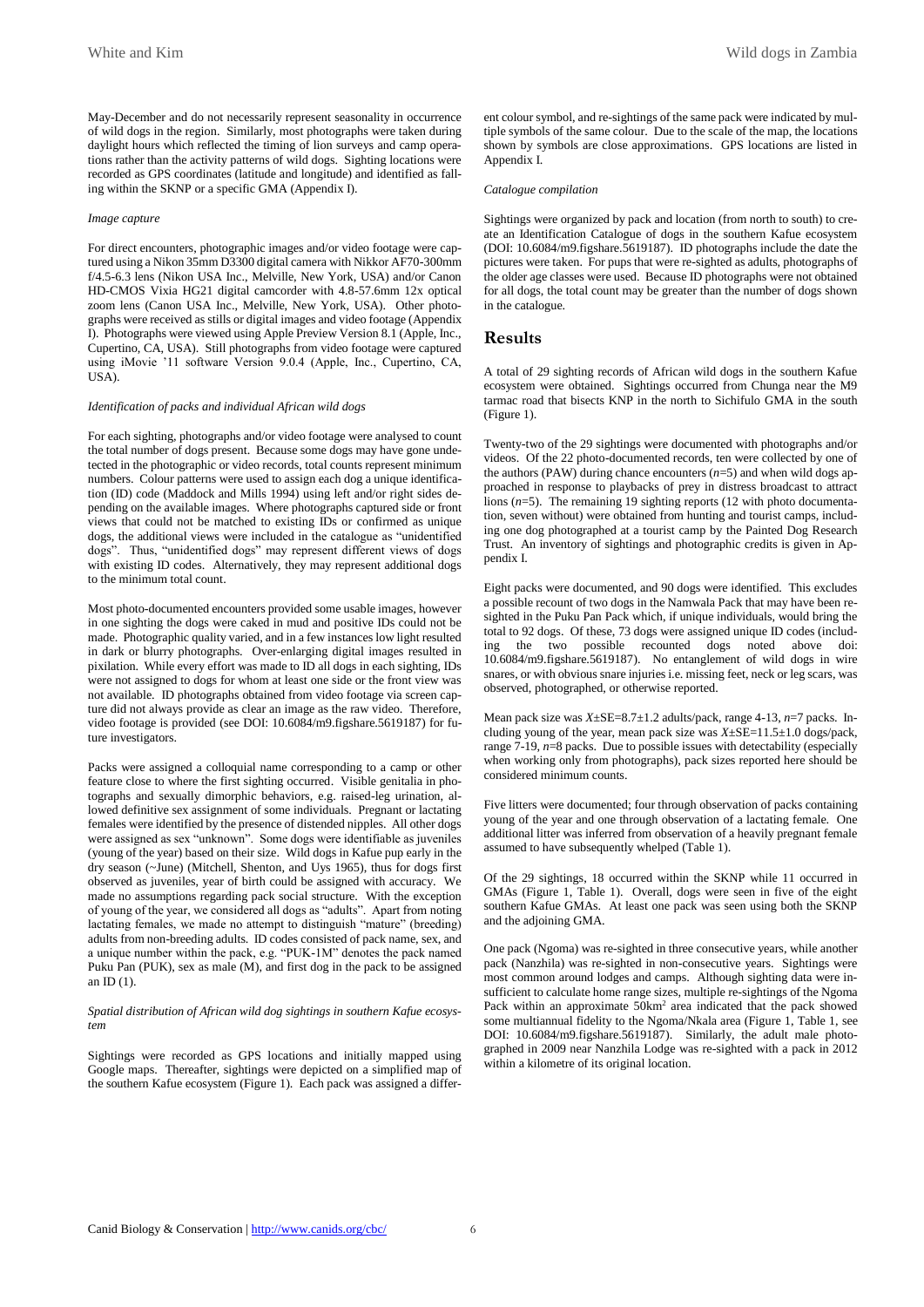| Pack Name      | <b>Sighting Date</b> | <b>Total Count</b> | Age Class              | Sex                            |
|----------------|----------------------|--------------------|------------------------|--------------------------------|
| Chunga ZAWA    | 6 May 2011           | 15                 | Adults and pups seen   | 1 Male, 7 Unknown              |
| Namwala        | 14 June 2010         | 7                  | 7 Adults               | 4 Males, 2 Females, 1 Unknown  |
| Puku Pan       | 7 Mar 2011           | 13                 | 13 Adults              | 5 Males, 1 Female, 4 Unknown   |
| Ngoma          | 19 May 2009          | 5                  | 5 Adults               | 5 Males                        |
|                | 21 June 2009         | 10                 | 10 Adults              | 8 Males, 1 Female, 1 Unknown   |
|                | 24 Nov 2010          | 16                 | 11 Adults, 5 Juveniles | 11 Males, 4 Females, 1 Unknown |
|                | 6 Mar 2011           | 9                  | 5 Adults, 4 Juveniles  | 7 Males, 1 Female, 1 Unknown   |
|                | 4 May 2011           | 4                  | 4 Adults               | 3 Males, 1 Unknown             |
|                | 19-22 Oct 2011       | $\overline{7}$     | 4 Adults, 3 Juveniles  | 5 Males, 2 Females             |
| Southern Nkala | 15 May 2012          | 12                 | 12 Adults              | 12 Unknown                     |
| Nanzhila       | 27 Sept 2012         | 10                 | 4 Adults, 6 Juveniles  | 2 Males, 8 Unknown             |
| Liplanga       | 28 Sept 2008         | 8                  | 8 Adults               | 8 Unknown                      |
| Simamba        | 27 June 2007         | 8                  | 8 Adults               | 8 Unknown                      |

Table 1. Pack size (minimum number detected), age class, and sex composition of African wild dogs comprising eight packs observed in the southern Kafue ecosystem, Zambia between 2007-2012.

## **Discussion**

We identified 90 African wild dogs in eight packs in the southern Kafue ecosystem during the time period 2007-2012. Because sample sizes were small and our data spanned several years, it could not be verified in all cases if dogs seen in one year were still present and not detected in subsequent years, if they had left the area, or had died. While some dogs were documented as using the same areas across years suggesting that they were members of resident packs, the sighting of a small number of dogs does not necessarily indicate a resident pack (IUCN/SSC 2015). For these reasons, we do not present the >90 dogs as an estimate of population size for the southern Kafue ecosystem. Similarly, we did not attempt to calculate number of dogs/km<sup>2</sup> (density). However, documenting individual dogs, and locations and sizes of distinct packs along with reproductive events adds greatly to our knowledge of wild dogs in the region. For example, the most current (2015) estimate for the greater Kafue ecosystem is 110 dogs (IUCN/SSC 2015); a figure apparently based on a 2003-2004 study that was restricted to the NKNP (Carlson, Carlson, and Bercovitch 2004; Purchase, Mateke, and Purchase 2007). Our findings of multiple reproducing packs in the southern Kafue ecosystem for several years following 2004 strongly suggest that the estimate of 110 dogs for the greater Kafue ecosystem is probably low.

Mean pack size in this study was similar to those reported for wild dogs across Zambia between 1993-1994 (Buk 1995): 8.3 dogs/pack in Kafue (*n*=83 sightings), 8.8 dogs/pack in Luangwa Valley (*n*=24 sightings), 11.8 dogs/pack in Liuwa Plains (*n*=21 sightings), 6.6 dogs/pack in Sioma-Ngwezi (*n*=8 sightings), and 5.5 dogs/pack in Lower Zambezi (*n*=16 sightings). Whether Buk's (1995) pack sizes included young of the year was not specified. More recent studies have reported *X*=5.6 adults/pack, range 2-7, (*n*=6 packs) in South Luangwa (Becker et al. 2013), and 22 dogs in 2 packs in Liuwa Plains (Droge et al. 2017). Mean pack size in the 2003-2004 NKNP study was *X*=11.6 adults/pack, range 5-25 (*n*=9-10 packs)(Carlson, Carlson, and Bercovitch 2004). Thus since at least 2003, average pack sizes observed in the greater Kafue ecosystem have met or exceeded the minimum 5 adults/pack considered necessary for hunting and reproductive success (Courchamp and Macdonald 2001).

Both in the park and the GMAs, the majority of dog sightings occurred in the vicinity of camps which is likely attributable to a greater probabil

ity of dog encounters due to increased human activity along the localized networks of seasonal driving tracks. For example, although the pack's home range was undoubtedly much larger, the Ngoma Pack was resighted repeatedly within a 50km<sup>2</sup> area that encompassed both a photographic lodge and hunting camp as well as an office for the Department of National Parks and Wildlife (DNPW)(formerly Zambia Wildlife Authority ZAWA). In Kruger National Park where there is an extensive road network and high levels of tourism, engaging tourists to share sightings and photographs can prove a highly effective means of surveying for wild dogs (Marnewick et al. 2014). However, the SKNP has a very limited road network, few photographic camps, and low visitation by tourists (Siamudaala, Nyirenda and Saiwana 2009), all of which decrease detection rates (Marnewick et al. 2014). In contrast, safari hunters drove extensive seasonal tracks through the GMAs from May-November on a daily basis. With superb acuity, local trackers aboard hunting vehicles note sign of any carnivore, including wild dogs (White, pers. obs.). Given this increased coverage, probability of detecting wild dogs in the GMAs may have been higher than in the park, yet hunters also rarely encountered dogs. African wild dogs occur at generally low density under all conditions (Creel and Creel 2002). A previous estimate of 0.013 dogs/km<sup>2</sup> was made for the KNP excluding the GMAs (Woodroffe and Sillero-Zubiri 2012). A low density of dogs coupled with their wideranging habits and the vegetative cover in the southern Kafue ecosystem may all have contributed to the low number of encounters reported.

Even using playbacks, the chance of detecting wild dogs may have been low. Dogs were attracted to our playbacks at times, however dogs might also have responded adversely to avoid encountering large predators, e.g. lions. Wild dogs are harassed, kleptoparasitized, and killed by lions, thus tend to avoid areas where lion density is high (Creel and Creel 1996; Mills and Gorman 1997; Creel, Spong and Creel 2001; Swanson et al. 2014). However, most studies reporting wild dog avoidance of playbacks used vocal repertoires that contained sounds of lions and/or hyenas on a kill (Creel and Creel 1996; Webster, McNutt and McComb 2011). During our study period, encounter rates with lions and hyenas were low, and both cheetah and leopard were present. When hyenas responded to our playbacks, it was usually as singles or in pairs (White, unpublished data). Although wild dogs rarely scavenge, packs can chase hyenas away from food (Schaller 1972; Creel and Creel 1996). Wild dog pups are occasionally killed by leopards (Woodroffe, McNutt and Mills 2004), but appropriation of leopard kills by dogs has also been reported (Creel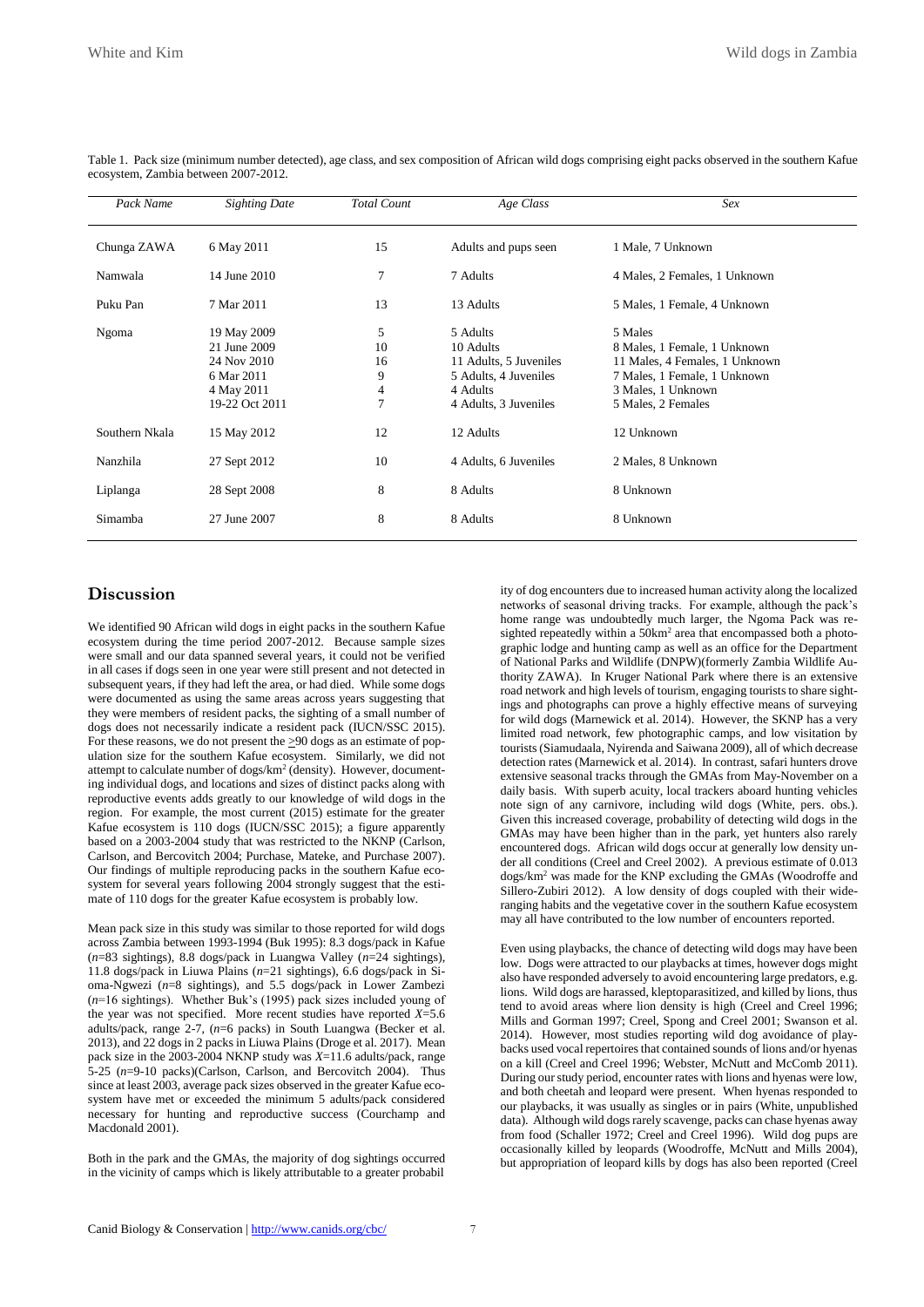and Creel 1995). Although little has been written describing direct interactions between wild dogs and cheetahs, cheetah are highly susceptible to kleptoparasitism by other carnivores (Durant 1998, 2000), and it may be anticipated that a pack of dogs could successfully chase a cheetah from its kill (Caro 1994). Therefore, it bears considering that wild dogs in the southern Kafue ecosystem may have been more likely to respond to our playbacks, which contained sounds only of prey in distress, if they perceived a chance to steal a kill from a cheetah, leopard, or lone hyena against a relatively low risk of encountering lions. Experiments to test responses of wild dogs to playbacks of only prey in distress where lion densities vary would be of interest.

Alternatively, it is possible that wild dogs responded to our playbacks with an expectation of finding a prey animal caught in a wire snare. As in most African reserves (Lindsey et al. 2013), bushmeat poaching with snares occurs in the Kafue (Siamudaala, Nyirenda and Saiwana 2009). Accidental snaring is among the top threats to wild dogs (IUCN/SSC 2015) and constitutes a major source of mortality in some areas (Woodroffe et al. 2007). It is noteworthy that none of the wild dogs seen or photographed in this study showed any evidence of snare entanglement, neither were snare injuries mentioned in any dog sighting report, although lions and hyenas with snare injuries were seen on occasion (White, unpublished data). Snare injuries may be harder to detect among dogs that are not closely monitored compared to intensively studied packs (Woodroffe et al. 2007). However, Carlson et al. (2004) also did not report any snaring in 9-10 study packs in NKNP even though snares were observed on lions and hyenas in their study area during the same time period. Snaring is strongly correlated with human development around national parks and GMAs (Watson et al. 2015), and was considered a primary limiting factor of wild dogs in the heavily encroached South Luangwa, where four of six monitored packs contained snared dogs (Becker et al. 2013). During this study, encroachment followed by ZAWA-enforced evictions occurred sporadically in the southern Kafue GMAs of Mumbwa and Sichifulo (White, pers. obs.). Data on current levels and patterns of snaring in the greater Kafue ecosystem are needed to fully evaluate this threat to wild dogs, other carnivores, and their prey.

In summary, this study addresses a data gap on wild dogs in the southern Kafue ecosystem, and by extension, contributes to our knowledge of wild dogs in the greater Kafue ecosystem and the larger landscape of the KAZA TFCA. In southern Africa, nearly 90% of wild dog populations are transboundary (IUCN/SSC 2015), and it is estimated that KAZA alone holds nearly one-quarter of the world's remaining wild dogs (Secretariat 2014). Wild dogs can live up to ten or 11 years in the wild (Creel and Creel 2002; Woodroffe, McNutt and Mills 2004). Dogs born during this study that may still be alive represent known-aged wild carnivores - a rare commodity, while photographic records of dogs that are no longer alive can be used alongside other data sources to reconstruct pack histories and movements, thereby improving our understanding of population trends. Thus, this work contributes on several levels to our knowledge of wild dog populations in an area considered critical for the long-term survival of the species (Secretariat 2014; IUCN/SSC 2015).

## **Acknowledgements**

We wish to thank the Zambia Wildlife Authority, Painted Dog Research Trust, and especially the safari and photographic lodge owners and staff in the southern Kafue for providing sighting records. We thank two anonymous reviewers for helpful input on an earlier version of this manuscript.

## **References**

Ansell, W.F.H. 1960. *Mammals of Northern Rhodesia*. The Government Printer, Lusaka, Zambia.

Becker, M., McRobb, R., Watson, F., Droge, E., Kanyembo, B., Murdoch, J. and Kakumbi, C. 2013. Evaluating wire-snare poaching trends and the impacts of by-catch on elephants and large carnivores. *Biological Conservation* 158: 26-26.

Buk, K. 1995. African wild dog survey in Zambia. *Canid News* 3: 46-49.

Carlson, A.A., Carlson, R. and Bercovitch, F.B. 2004. African wild dog conservation project, Kafue National Park, Zambia 2004 Annual Report, Conservation and Research for Endangered Species, Zoological Society of San Diego, San Diego, USA.

Caro, T.M. 1994. *Cheetahs of the Serengeti Plains: group living in an asocial species*. University of Chicago Press, Chicago, USA.

Chansa, W., Zyambo, P. and Kampamba, G. 2005. *The national conservation plan for the African wild dog*. Zambia Wildlife Authority, Chilanga, Zambia.

Courchamp, F. and Macdonald, D.W. 2001. Crucial importance of pack size in the African wild dog Lycaon pictus. *Animal Conservation* 4: 169- 174.

Creel, S. and Creel, N.M. 1995. Communal hunting and pack size in African wild dogs, *Lycaon pictus*. *Animal Behaviour* 50: 1325-1339.

Creel, S. and Creel, N.M. 1996. Limitation of African wild dogs by competition with larger carnivores. *Conservation Biology* 10: 526-538.

Creel, S. and Creel, N.M. 2002. *The African Wild Dog: Behavior, Ecology, and Conservation.* Princeton University Press, Princeton, USA.

Creel, S., Spong, G. and Creel, N. 2001. Interspecific competition and the population biology of extinction-prone carnivores. Pp. 35-60 in J.L. Gittleman, S.M. Funk, D. Macdonald and R.K. Wayne (eds.), *Carnivore Conservation,* Cambridge University Press, Cambridge, UK.

Droge, E., Creel, S., Becker, M. and M'soka, J. 2017. Risky times and risky places interact to affect prey behavior. *Nature Ecology and Evolution* 1: 1123-1128.

Durant, S.M. 1998. Competition refuges and coexistence: An example from Serengeti carnivores. *Journal of Animal Ecology* 67: 370-386.

Durant, S.M. 2000. Predator avoidance, breeding experience and reproductive success in endangered cheetahs, *Acinonyx jubatus*. *Animal Behaviour* 60: 121-130.

IUCN/SSC. 2012. *Regional conservation strategy for the cheetah and African wild dog in West, North and Central Africa*. IUCN, Gland, Switzerland.

IUCN/SSC. 2015. *Review of the regional conservation strategy for the cheetah and African wild dogs in southern Africa, IUCN/SCC and Range Wide Conservation Program for Cheetah and African Wild Dogs*. Gland, Switzerland.

IUCN/SSC. *In Press*. *Regional conservation strategy for the cheetah and African wild dog in eastern Africa*. IUCN, Gland, Switzerland.

Leigh, K.A., Zenger, K.R., Tammen, I. and Raadsma, H.W. 2006. Loss of genetic diversity in an outbreeding species: small population effects in the African wild dog *(Lycaon pictus)*. *Conservation Genetics* 7.

Lindsey, P.A., Balme, G., Becker, M., Begg, C., Bento, C., Bocchino, C., Dickman, A., Diggle, R.W., Eves, H., Henschel, P., Lewis, D., Marnewick, K., Mattheus, J., Weldon McNutt, J., McRobb, R., Midlane, N., Milanzi, J., Morley, R., Murphree, M., Opyene, V., Phadima, J., Purchase, G., Rentsch, D., Roche, C., Shaw, J., Westhuizen, H.v.d., Vliet, N.V. and Zisadza-Gandiwa, P. 2013. The bushmeat trade in African savannas: Impacts, drivers, and possible solutions. *Biological Conservation* 160: 80-96.

Maddock, A.H. and Mills, M.G.L. 1994. Population characteristics of African wild dogs *Lycaon pictus* in the eastern Transvaal Lowveld, South Africa, as revealed through photographic records. *Biological Conservation* 67: 57-62.

Marnewick, K., Ferreira, S.M., Grange, S., Watermeyer, J., Maputla, N. and Davies-Mostert, H.T. 2014. Evaluating the status of and African wild dogs *Lycaon pictus* and cheetahs *Acinonyx jubatus* through tourist-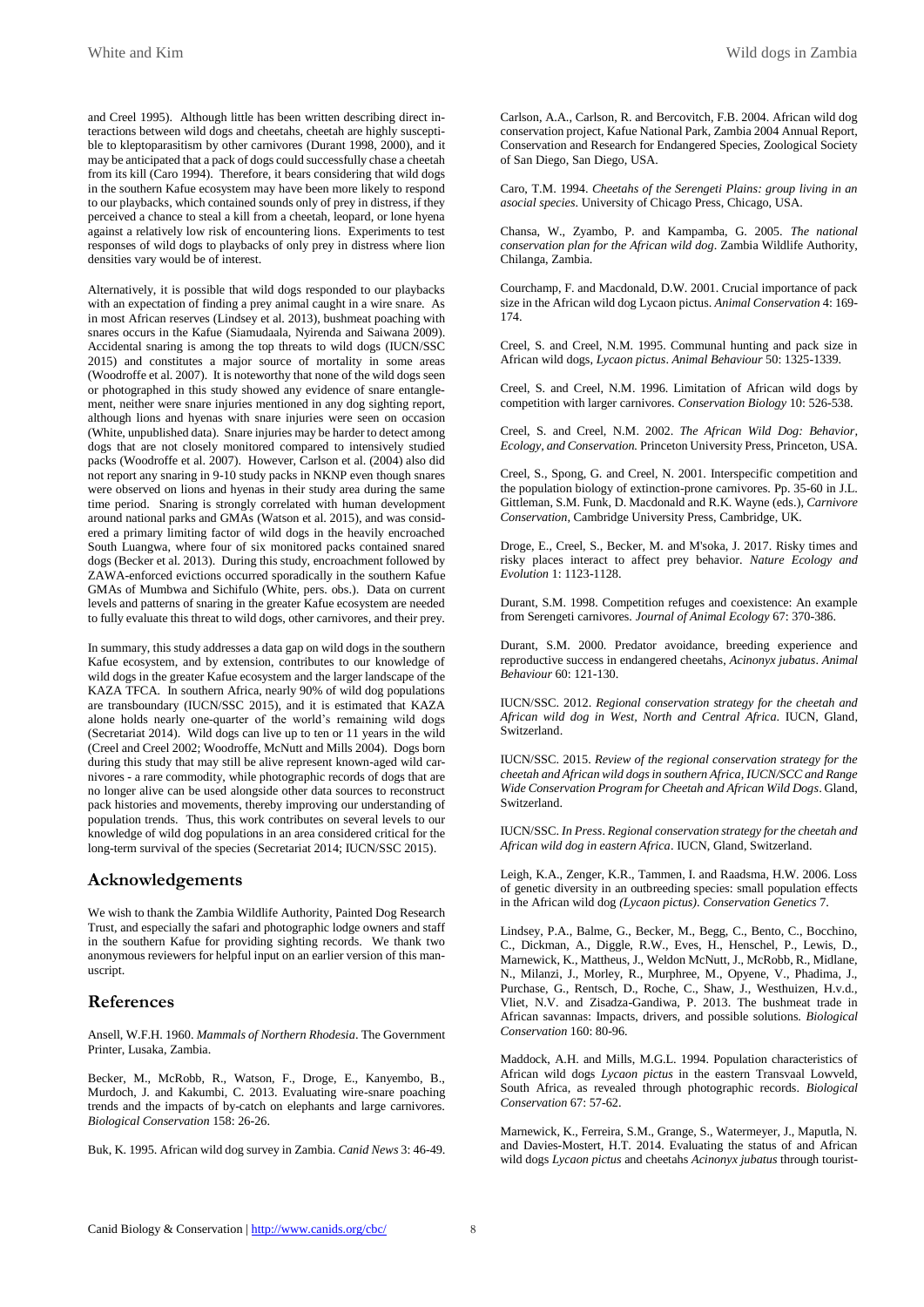based photographic surveys in the Kruger National Park. *PLoS ONE* 9: e86265.

Mills, M.G.L. and Gorman, M.L. 1997. Factors affecting the density and distribution of wild dogs in the Kruger National Park. *Conservation Biology* 11: 1397-1406.

Mitchell, B.L., Shenton, J.B. and Uys, J.C.M. 1965. Predation on large mammals in the Kafue National Park, Zambia. *Zoologica Africana* 1: 297-318.

Moehrenschlager, A. and Somers, M.J. 2004. Canid reintroductions and metapopulation management. Pp. 289-297 in C. Sillero-Zubiri, M. Hoffman and D.W. Macdonald (eds.), *Canids: Foxes, Wolves, Jackals and Dogs*. IUCN/SSC Canid Specialist Group, Gland, Switzerland and Cambridge, UK.

Purchase, G., Mateke, C. and Purchase, D. 2007. A review of the status and distribution of carnivores, and levels of human carnivore conflict, in the protected areas and surround of the Zambezi Basin. The Zambezi Society, Bulawayo, Zimbabwe.

Schaller, G.B. 1972. *The Serengeti Lion: a Study of Predator-Prey Relations*. The University of Chicago Press, Chicago, USA.

Secretariat, K.T. 2014. *Conservation strategy and action plan for the African wild dog (Lycaon pictus) in the Kavango Zambezi Transfrontier Conservation Area*. Kasane, Botswana.

Siamudaala, V.M., Nyirenda, V.R. and Saiwana, L.M. 2009. *Effectiveness of law enforcement on wildlife crimes in the Kafue ecosystem in Zambia*. Zambia Wildlife Authority, Chilanga, Zambia.

Sillero-Zubiri, C., Hoffman, M. and Macdonald, D.W. 2004. (eds.). *Canids: Foxes, Wolves, Jackals and Dogs. Status survey and conservation action plan*. IUCN/SSC Canid Specialist Group, Gland, Switzerland and Cambridge, UK.

Skinner, J.D. and Smithers, R.H.N. 1990. *The Mammals of Southern African Subregion*. University of Pretoria, Pretoria, South Africa.

Swanson, A., Caro, T., Davies-Mostert, H., Mills, M.G.L., Macdonald, D.W., Borner, M., Masenga, E. and Packer, C. 2014. Cheetahs and wild dogs show contrasting patterns of suppression by lions. *Journal of Animal Ecology* 83: 1418-1427.

Watson, F.G.R., Becker, M.S., Milanzi, J. and Nyirenda, M. 2015. Human encroachment into protected area networks in Zambia: implications for large carnivore conservation. *Regional Environmental Change* 15: 415-429.

Webster, H., McNutt, J.W. and McComb, K. 2011. African wild dogs as a fugitive species: playback experiments investigate how wild dogs respond to their major competitors. *Ethology* 117: 1-10.

Woodroffe, R., Davies-Mostert, H., Ginsberg, J., Graf, J., Leigh, K., McCreery, K., Mills, G., Pole, A., Rasmussen, G., Robbins, R., Somers, M. and Szykman, M. 2007. Rates and causes of mortality in endangered African wild dogs *Lycaon pictus*: lessons for managment and monitoring. *Oryx* 41: 215-223.

Woodroffe, R., Ginsberg, J.R., Macdonald, D.W. 1997. (eds.) *The African Wild Dog - Status Survey and Conservation Action Plan*. IUCN, Gland, Switzerland.

Woodroffe, R., McNutt, J.W. and Mills, M.G.L. 2004. African wild dog *Lycaon pictus.* Pp. 174-183 in C. Sillero-Zubiri, M. Hoffman and D.W. Macdonald (eds.), *Canids: Foxes, Wolves, Jackals and Dogs. Status Survey and Conservation Action Plan*. IUCN/SSC Canid Specialist Group, Gland, Switzerland and Cambridge, UK.

Woodroffe, R. and Sillero-Zubiri, C. 2012. *Lycaon pictus*. The IUCN Red List of Threatened Species 2012: e.T12436A16711116.

WWF. 2016. Conservation and management of the African wild dog and its habitat in eastern Zambia.

ZAWA. 2009. National conservation action plan for cheetahs and wild dog in Zambia. Zambia Wildlife Authority, Chilanga, Zambia.

# **Biographical sketch**

Paula White is a wildlife biologist with over 30 years of experience, including 14 years of field work in east and south-central Africa studying carnivores. She received a BSc in Biology from UC Santa Barbara, and a MSc and PhD from UC Berkeley. She is currently a Senior Research Fellow at the Center for Tropical Research, UC Los Angeles.

**Ayong Kim** received her Bachelor's degree at UC Los Angeles in 2012. She followed her studies working in a laboratory at USC and eventually at the Los Angeles Zoo. She recently graduated in 2017 with her Master's in Animal Behaviour and Conservation at Hunter College in New York.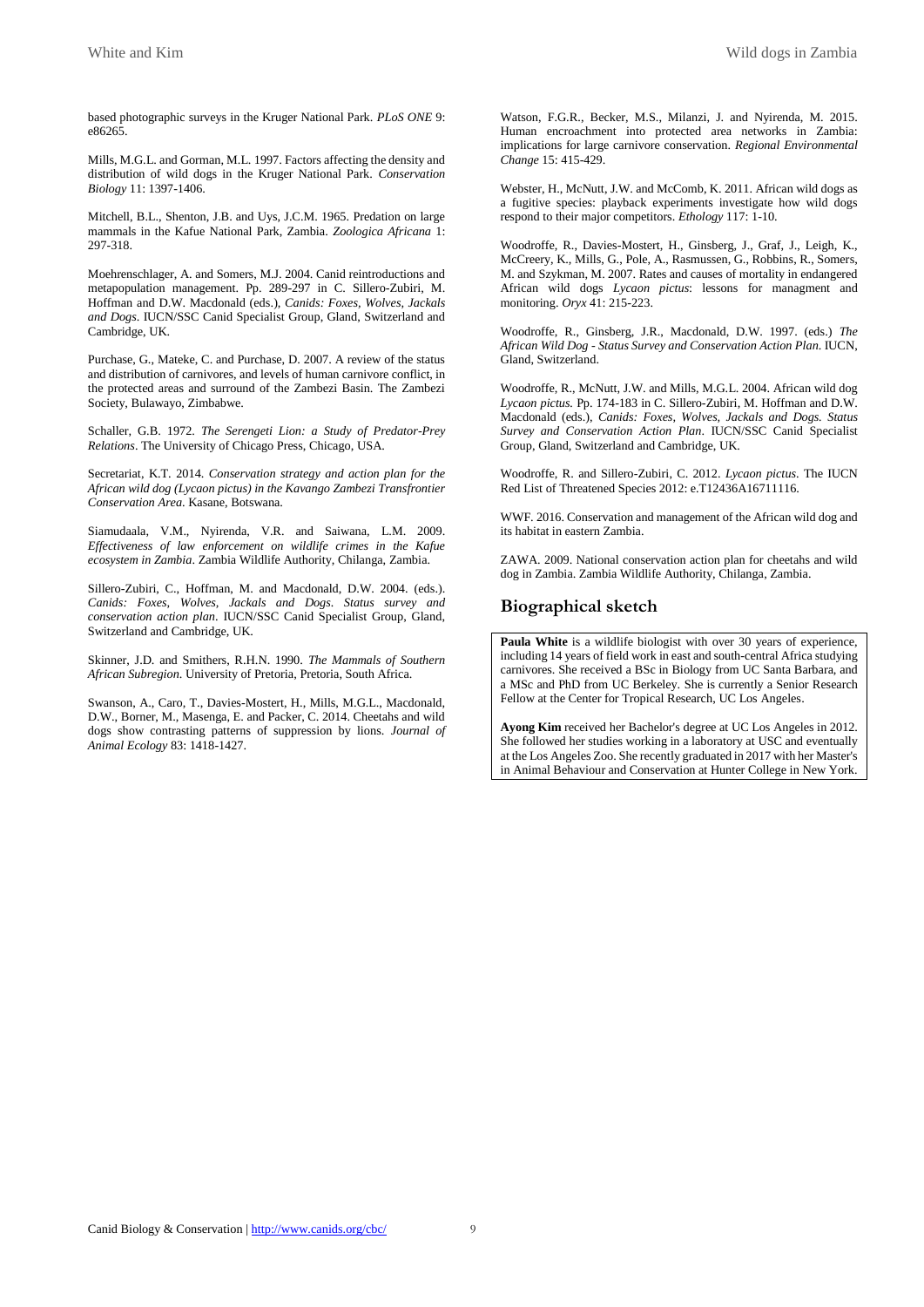Appendix I. Inventory of African wild dog sightings, photographs and video footage used in this study. The date, relative location within the southern Kafue ecosystem, colloquial name of specific location, type of record, photograph credit, and GPS location are provided for each sighting. Continued on following page.

| <b>Date</b>     | NP or GMA                 | Location                                                 | Photo<br>Y/N   | <b>Video</b><br>Y/N | Pic ID Nos.               | Video ID Nos.     | <b>Notes</b>                                                                                     | <b>Photo Credit</b>           | <b>GPS S</b>            | GPSE          |
|-----------------|---------------------------|----------------------------------------------------------|----------------|---------------------|---------------------------|-------------------|--------------------------------------------------------------------------------------------------|-------------------------------|-------------------------|---------------|
| 27-Jun-07       | Sichifulo GMA             | Simamba Camp<br>vicinity                                 | Y              | N                   | STA40990-STA40996         |                   |                                                                                                  | Kevin Louw                    | 16°40'46.02"S           | 25°38'24.60"E |
| 28-Sep-08       | Sichifulo GMA             | Simamba Camp<br>vicinity                                 | Y              | $_{\rm N}$          | STA40990-STA40996         |                   |                                                                                                  | Kevin Louw                    | 16°40'46.02"S           | 25°38'24.60"E |
| 19-May-09       | Nkala GMA                 | North Nkala<br>Loop                                      | Y              | $\overline{N}$      | DSC_1963-DSC_1967         |                   | $n=6$                                                                                            | PAWhite                       | 15°57'4.08"S            | 25°52'7.68"E  |
| $21-Jun-09$     | Nkala GMA                 | Namitwe Loop                                             | Y              | $\mathbf N$         | DSC 2359-DSC 2402         |                   | $n=10+$ ; 1 lact F very white,<br>>6MM                                                           | PAWhite                       | 15°50'23.40"S           | 25°59'55.32"E |
| 01-Sep-09       | S Kafue NP                | Nanzhila Camp<br>vicinity                                | Y              | $\mathbf N$         | NanzhilaKafueZambiaSept09 |                   | Nanzhila Camp vicinity                                                                           | Painted Dog<br>Research Trust | 16°16'26.82"S           | 25°55'3.66"E  |
| $01-Jan-10$     | Mumbwa West<br><b>GMA</b> | Puku Pan Camp                                            | $\overline{N}$ | $\mathbf N$         | None                      |                   | $n=7$ ; Dam 3                                                                                    | Puku Pan Staff                | 15°13'40.77"S           | 25°59'16.26"E |
| $14$ -Jun- $10$ | Namwala GMA               | Mvia Valley                                              | Y              | $\mathbf N$         | 2010 Batch 1 036-057      |                   | F heavily pregnant, 1Ad M, 5<br>subAdults                                                        | PAWhite                       | 15°22'10.14"S           | 26° 1'23.70"E |
| $18-Aug-10$     | S Kafue NP                | Nanzhila Camp<br>Dambo                                   | N              | ${\bf N}$           | None                      |                   | $n=1$                                                                                            | Nanzhila Camp<br>Staff        | 16°16'29.82"S           | 25°54'34.98"E |
| $21-Aug-10$     | S Kafue NP                | Nanzhila Camp<br>Dambo                                   | $_{\rm N}$     | $\mathbf N$         | None                      |                   | $n=2$                                                                                            | Nanzhila Camp<br>Staff        | 16°16'29.82"S           | 25°54'34.80"E |
| 07-Sep-10       | S Kafue NP                | Nanzhila Camp<br>vicinity; Main<br>Rd to Dun-<br>dumwezi | $_{\rm N}$     | $\mathbf N$         | None                      |                   | $n=4$                                                                                            | Nanzhila Camp<br>Staff        | 16°16'40.68"S           | 25°48'52.94"E |
| $20-Sep-10$     | S Kafue NP                | Nanzhila Camp<br>Jct                                     | $\mathbf N$    | Y                   | None                      | 20 Sept 2010 Nanz | n=4; dark dogs very little white;<br>Big Bridge Main Rd                                          | PAWhite                       | 16°16'44.96"S           | 25°48'52.40"E |
| $19-Nov-10$     | S Kafue NP                | W of Nanzhila.<br>N of Mulobezi                          | N              | Y                   | None                      | 129               | n=11; Kill in Muddy Pond                                                                         | PAWhite                       | $16^{\circ}12'46.00$ "S | 25°48'51.00"E |
| $24-Nov-10$     | S Kafue NP                | Cooke's Camp<br>lakeshore                                | Y              | $\mathbf N$         | D1 1131-D1 1485           |                   | n=19 dogs ("last time 19 seen");<br>old M very white                                             | Andrea Porro                  | 15°52'40.36"S           | 25°54'35.56"E |
| $24-Nov-10$     | S Kafue NP                | Cooke's Camp<br>lakeshore                                | Y              | $\overline{N}$      | IMG 8234-IMG 8384         |                   |                                                                                                  | Chris Cooke                   | 15°52'41.71"S           | 25°54'32.58"E |
| 06-Mar-11       | S Kafue NP                | Cooke's Camp<br>lakeshore                                | Y              | N                   | 1D 6431-1D 6544           |                   | n=6-7 ("subpack" since Nov<br>$2010$ ; $>2$ with tails virtually all<br>white, $>1$ dog very tan | Andrea Porro                  | 15°52'50.94"S           | 25°54'18.74"E |
| 07-Mar-11       | Mumbwa West<br><b>GMA</b> | Puku Pan Camp<br>near airstrip                           | Y              | $\overline{N}$      | IMG 1749-IMG 1772         |                   |                                                                                                  | Puku Pan Staff                | 15°12'8.41"S            | 26° 1'55.92"E |
| 04-May-11       | S Kafue NP                | Cooke's Camp<br>vicinity                                 | Y              | Y                   | DSC 5089-DSC 5100         | 00157-00163       | $n=12$ ; F very white; S of lake<br>and W of Cookes' Camp, darting<br>lions                      | PAWhite                       | 15°54'8.35"S            | 25°49'14.02"E |
| 06-May-11       | S Kafue NP                | Chunga ZAWA<br>HO                                        | N              | Y                   | None                      | 00178-00181       | At night, darting lions                                                                          | PAWhite                       | 15° 1'20.42"S           | 25°58'14.00"E |
| 07-Jun-11       | S Kafue NP                | Cooke's Camp<br>drive                                    | $\mathbf N$    | $\mathbf N$         | None                      |                   | n=1 dog seen with trax of many<br>more                                                           | PAWhite                       | 15°53'0.31"S            | 25°52'40.86"E |
| 19-Oct-11       | S Kafue NP                | Cooke's Camp<br>lakeshore                                | Y              | $\mathbf N$         | 1D 3924-1D 4240           |                   |                                                                                                  | Andrea Porro                  | 15°51'20.84"S           | 25°56'33.35"E |